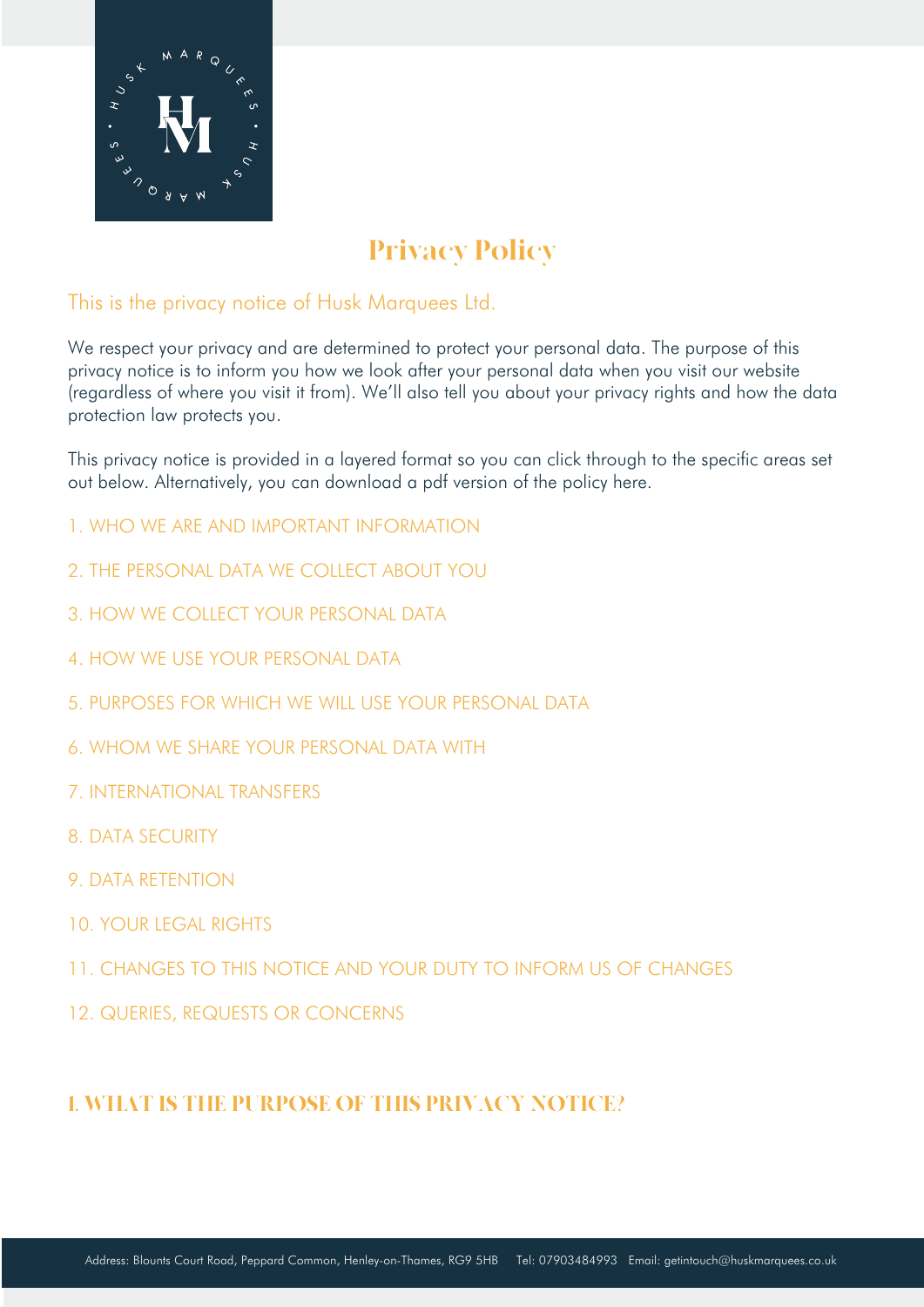

This privacy notice aims to give you information on how we collect and process your personal data through your use of this website, including any data you may provide through this website when you submit a quote or sign up to a newsletter.

This website is not intended for children and we do not knowingly collect data relating to children.

You must read this privacy notice together with any other privacy notice we may provide on specific occasions when we are collecting or processing personal data about you so that you are fully aware of how and why we are using your data. This privacy notice supplements the other notices and is not intended to override them.

Data controller(s)

Husk Marquees Ltd is the controller and responsible for your personal data (collectively referred to as Husk Marquees, "we", "us" or "our" in this privacy notice). Our contact details are 8 Blounts Court Road, Peppard Common, Henley-On-Thames, RG95Hb. For all data matters contact DATA PROTECTION OFFICER on data@huskmarquees.co.uk.

Third-party links outside of our control

This website may include links to third-party websites, plug-ins and applications. Clicking on those links or enabling those connections may allow third parties to collect or share data about you. We do not control these third-party websites and are not responsible for their privacy statements.

When you leave our website, we encourage you to read the privacy notice of every website you visit.

## 2. THE PERSONAL DATA WE COLLECT ABOUT YOU

Personal data, or personal information, means any information about an individual from which that person can be identified. You can find out more about personal data from the Information Commissioners Office.

We may collect, use, store and transfer different kinds of personal data about you which we have grouped together as follows.

- Identity Data includes first name, last name, title.
- Contact Data includes billing address, venue address, email address, telephone numbers, individual event details.

We also collect, use and share aggregated data such as statistical or demographic data for any purpose. Aggregated data may be derived from your personal data but is not considered personal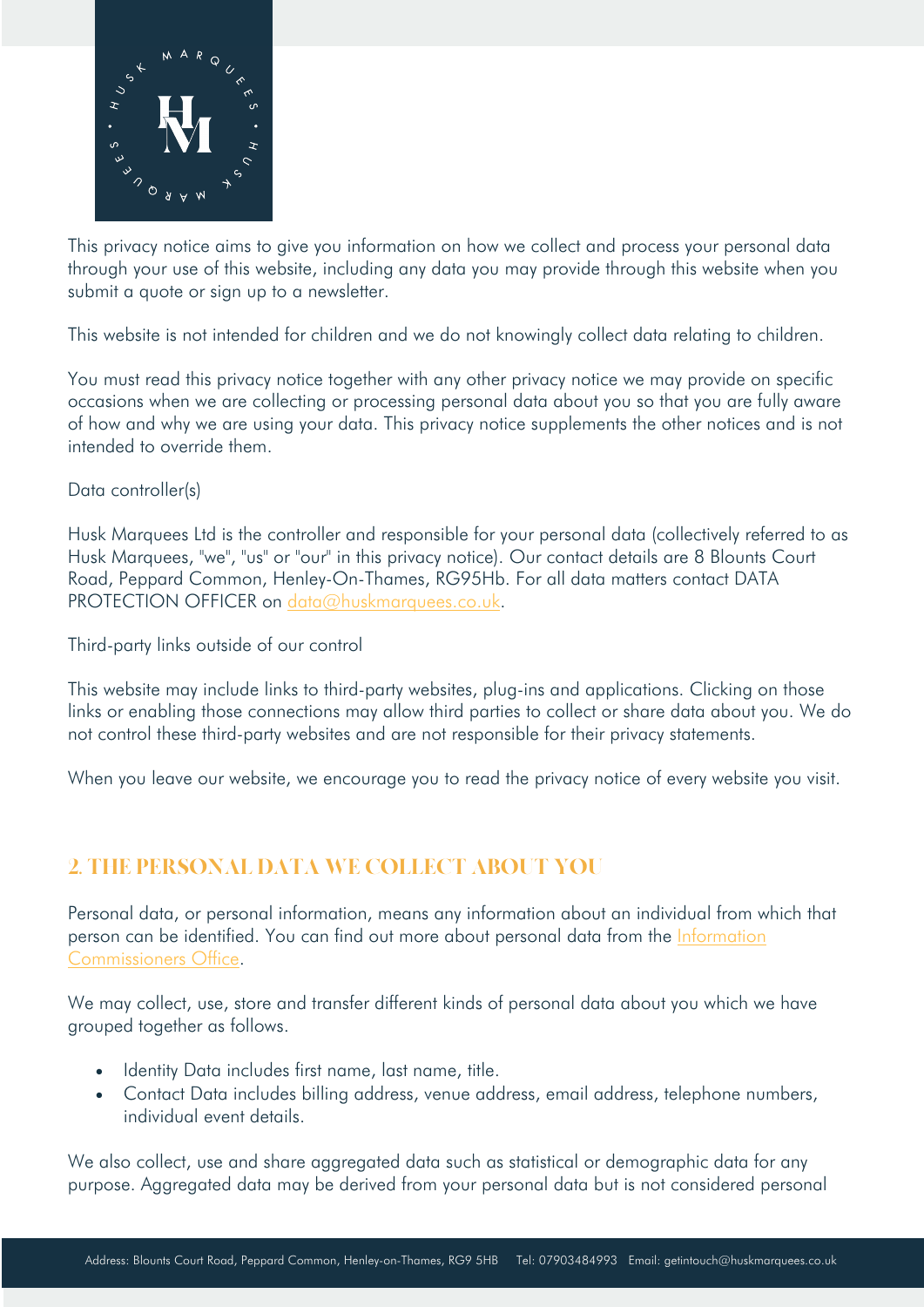

data in law as this data does not directly or indirectly reveal your identity. For example, we may aggregate your usage data to calculate the percentage of users accessing a specific website feature. However, if we combine or connect aggregated data with your personal data so that it can directly or indirectly identify you, we treat the combined data as personal data which will be used in accordance with this privacy notice.

We do not collect any Special Categories of Personal Data about you (this includes details about your race or ethnicity, religious or philosophical beliefs, sex life, sexual orientation, political opinions, trade union membership, information about your health and genetic and biometric data). Nor do we collect any information about criminal convictions and offences.

If you fail to provide personal data

Where we need to collect your personal data by law, or under the terms of a contract we have with you and you fail to provide that data when requested, we may not be able to perform the contract we have or are trying to enter into with you (for example, to provide you with goods or services). In this case, we may have to cancel a product or service you have with us but we will notify you if this is the case at the time.

## 3. HOW WE COLLECT YOUR PERSONAL DATA

We use different methods to collect data from and about you including through:

- Directly. You may give us your identity and contact details by filling in enquiry forms or by corresponding with us by post, phone, email or otherwise. This includes personal data you provide when you:
	- o Apply for our products or services;
	- o Subscribe to our service or publications;
	- o Request marketing to be sent to you.

## 4. HOW WE USE YOUR PERSONAL DATA

We will only use your personal data when the law allows us to. Most commonly, we will use your personal data in the following circumstances:

• Performance of Contract this means processing your data where it is necessary for the performance of a contract to which you are a party or to take steps at your request before entering into such a contract.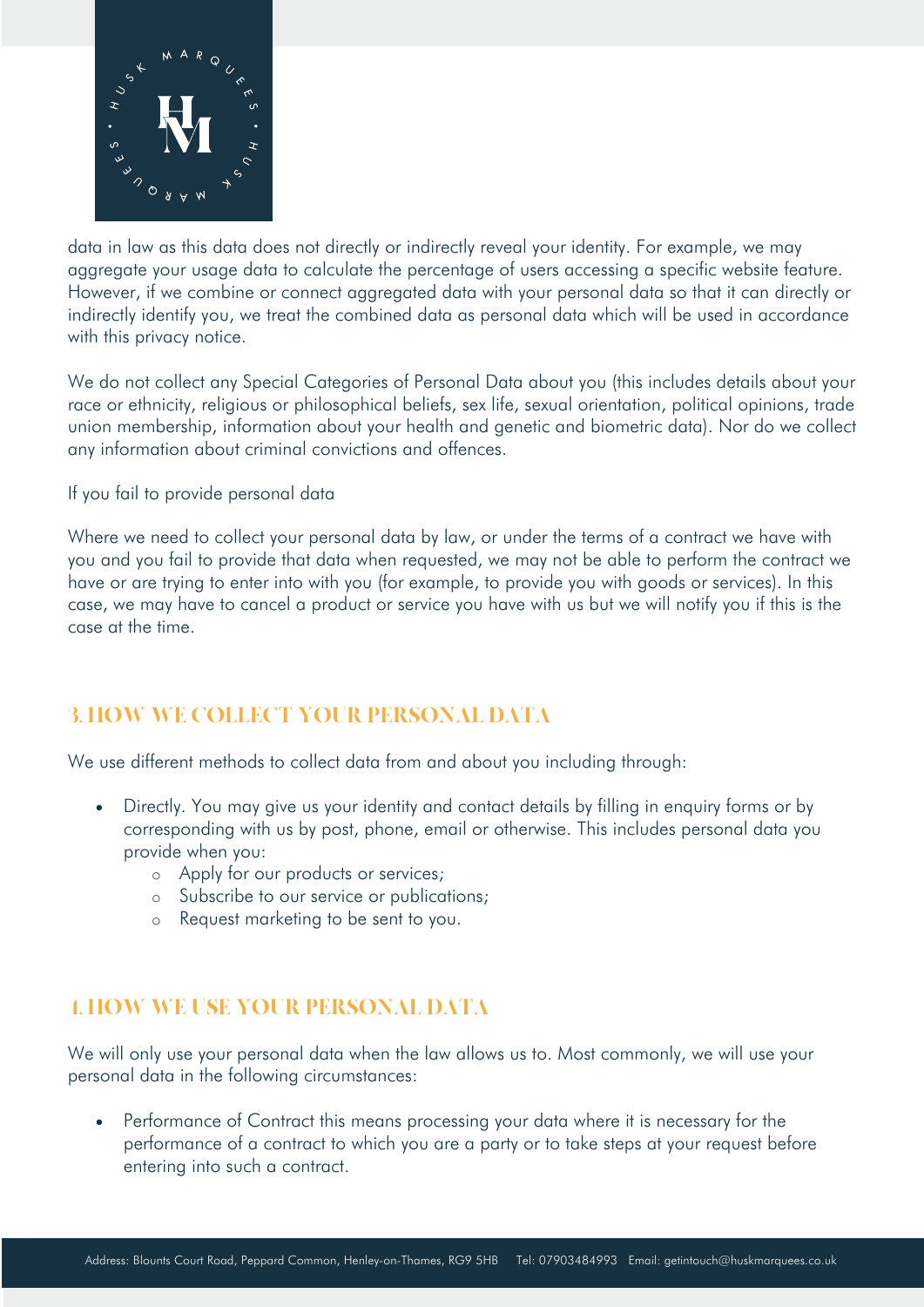

- Legitimate Interest: this means the interest of our business in conducting and managing our business to enable us to give you the best service/product and the most secure experience. We make sure we consider and balance any potential impact on you (both positive and negative) and your rights before we process your personal data for our legitimate interests. We do not use your personal data for activities where our interests are overridden by the impact on you (unless we have your consent or are otherwise required or permitted to by law). You can obtain further information about how we assess our legitimate interests against any potential impact on you in respect of specific activities by emailing  $data@huskmarques.co.uk$ .
- Comply with a legal or regulatory obligation this means processing your personal data where it is necessary for compliance with a legal or regulatory obligation that we are subject to.

Generally, we do not rely on consent as a legal basis for processing your personal data other than in relation to sending third party direct marketing communications to you via email or text message. You have the right to withdraw consent to marketing at any time by contacting us data@huskmarquees.co.uk or 01491739027.

## 5. PURPOSES FOR WHICH WE WILL USE YOUR PERSONAL DATA

We have set out below, in a table format, a description of all the ways we plan to use your personal data, with the legal bases we rely on to do so.

Note that we may process your personal data for more than one lawful ground depending on the specific purpose for which we are using your data. Please contact us data@huskmarquees.co.uk or 01491739027, if you need details about the specific legal ground we are relying on to process your personal data where more than one ground has been set out in the table below.

#### **Marketing**

We strive to provide you with choices regarding certain personal data uses, particularly around marketing and advertising.

We have established the following personal data control mechanisms:

### Promotional offers from us

We may use your Identity, Contact, Technical, Usage and Profile Data to form a view on what we think you may want or need, or what may be of interest to you. This is how we decide which products, services and offers may be relevant for you.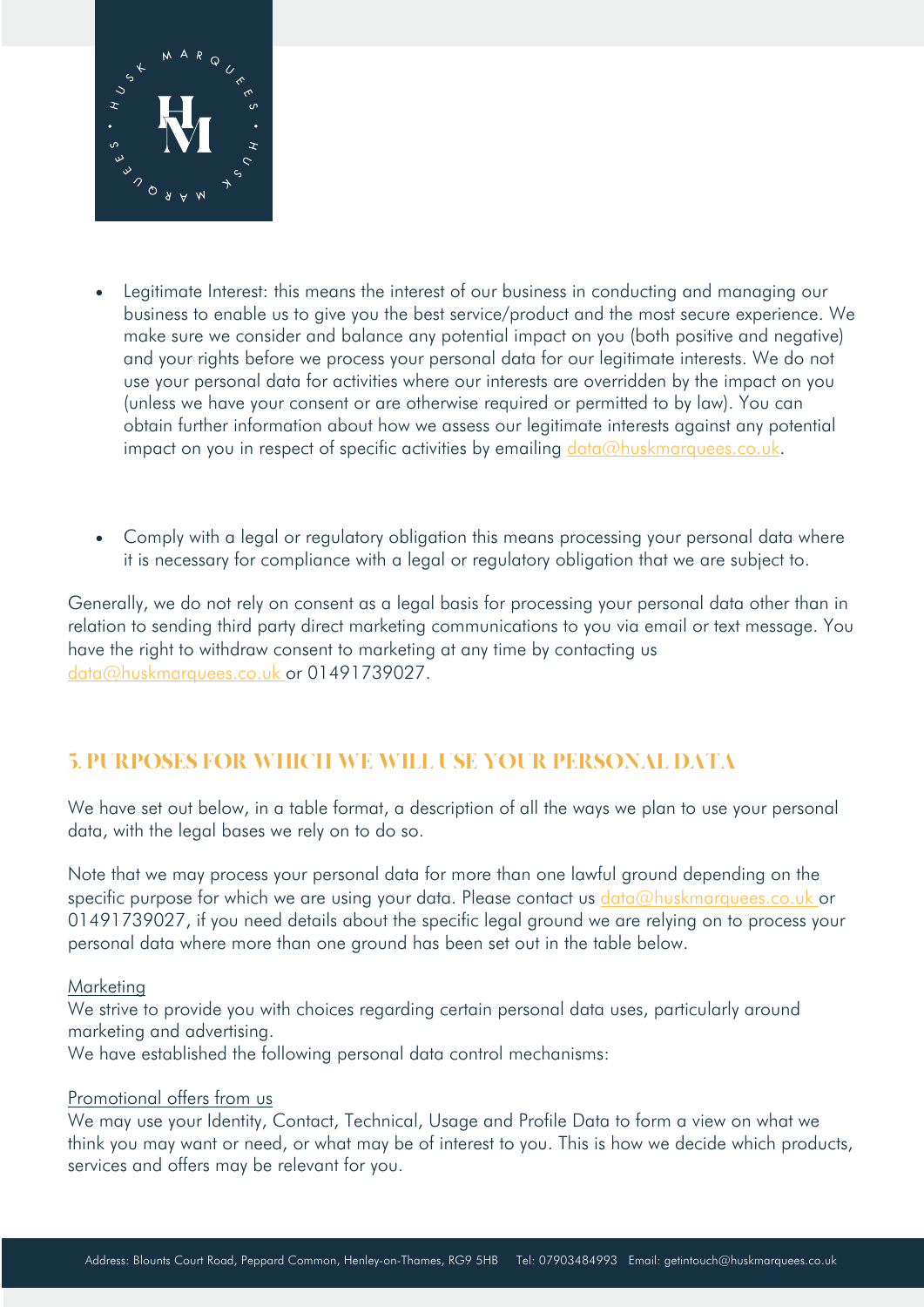

You will receive marketing communications from us if you have requested information from us or purchased goods or services from us and, in each case, you have not opted out of receiving that marketing.

### Third-party marketing

We will get your express opt-in consent before we share your personal data with any company outside Husk Marquees Limited for marketing purposes.

#### Opting out

You can ask us or third parties to stop sending you marketing messages at any time by following the opt-out links on any marketing message sent to you.

Where you opt out of receiving these marketing messages, this will not apply to personal data provided to us as a result of a product/service purchase or other transactions.

### Cookies

You can set your browser to refuse all or some browser cookies or to alert you when websites set or access cookies. If you disable or refuse cookies, please note that some parts of this website may become inaccessible or not function properly. For more information about the cookies we use, please see https://www.huskmarquees.co.uk/terms-and-conditions.

#### Change of purpose

We will only use your personal data for the purposes for which we collected it unless we reasonably consider that we need to use it for another reason and that reason is compatible with the original purpose. If you wish to get an explanation as to how the processing for the new purpose is compatible with the original purpose, please our Data Officer –  $data@huskmarques.co.uk$ .

If we need to use your personal data for an unrelated purpose, we will notify you and we will explain the legal basis which allows us to do so.

Please note that we may process your personal data without your knowledge or consent, in compliance with the above rules, where this is required or permitted by law.

## 6. WHOM WE SHARE YOUR PERSONAL DATA WITH

We may have to share your personal data with the parties set out below for the purposes set out in the table in paragraph 4 above.

- **External Third Parties Service;** 
	- o 3rd Party Suppliers (supplying to your event)
	- o Professional advisers including lawyers, bankers, auditors and insurers.
	- o HM Revenue & Customs, regulators and other authorities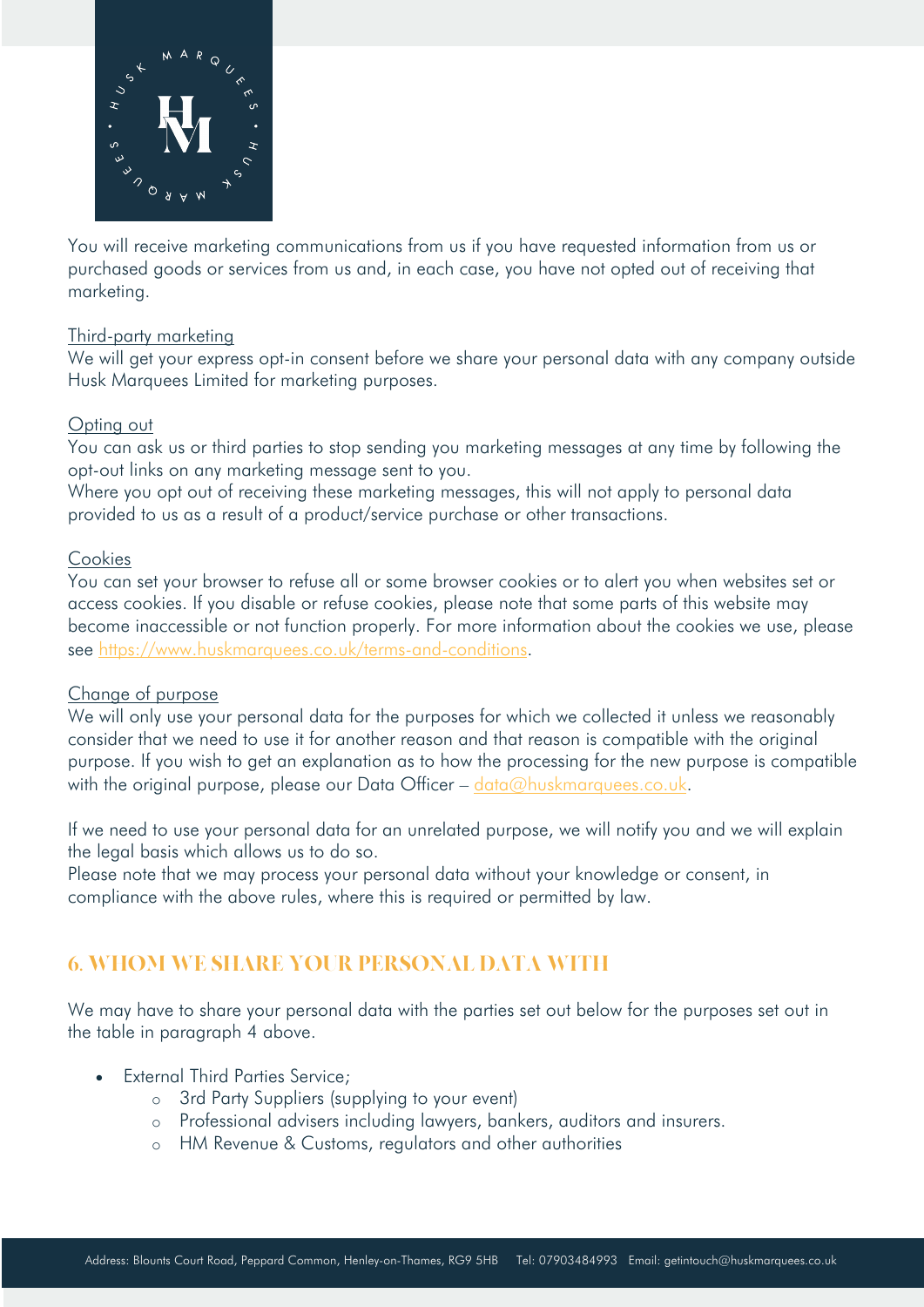

We require all third parties to respect the security of your personal data and to treat it in accordance with the law. We do not allow our third-party service providers to use your personal data for their own purposes and only permit them to process your personal data for specified purposes and in accordance with our instructions.

## 7. INTERNATIONAL TRANSFERS

We do not transfer your personal data outside the European economic area (EEA).

# 8. DATA SECURITY

We have put in place appropriate security measures to prevent your personal data from being accidentally lost, used or accessed in an unauthorised way, altered or disclosed. In addition, we limit access to your personal data to those employees, agents, contractors and other third parties who have a business need to know. They will only process your personal data on our instructions, and they are subject to a duty of confidentiality.

We have put in place procedures to deal with any suspected personal data breach and will notify you and any applicable regulator of a breach where we are legally required to do so.

## 9. DATA RETENTION

We will only retain your personal data for as long as necessary to fulfil the purposes we collected it for, including for the purposes of satisfying any legal, accounting, or reporting requirements.

To determine the appropriate retention period for personal data, we consider the amount, nature, and sensitivity of the personal data, the potential risk of harm from unauthorised use or disclosure of your personal data, the purposes for which we process your personal data and whether we can achieve those purposes through other means, and the applicable legal requirements.

Details of retention periods for different aspects of your personal data are available in our retention policy which you can request from us by emailing data@huskmarquees.co.uk.

By law we have to keep basic information about our customers including contact, identity, financial and transaction data) for [six] years after they cease being customers for [tax] purposes.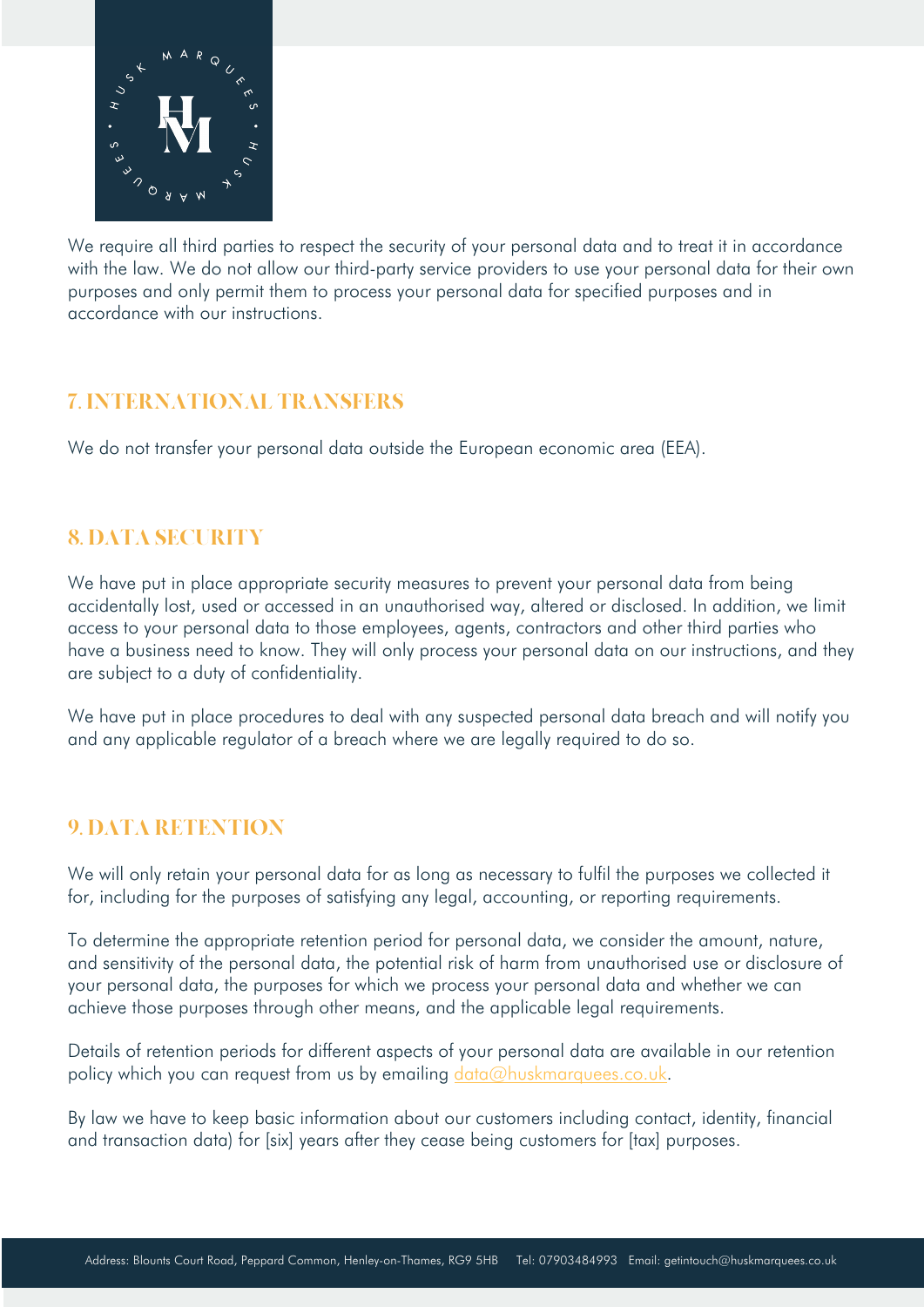

In some circumstances you can ask us to delete your data: see Your legal rights below for further information.

In some circumstances, we may anonymise your personal data (so that it can no longer be associated with you) for research or statistical purposes in which case we may use this information indefinitely without further notice to you.

# 10. YOUR LEGAL RIGHTS

Unless subject to an exemption under the data protection laws, you have the following rights with respect to your personal data:

- The right to request a copy of the personal data which we hold about you;
- The right to request that we correct any personal data if it is found to be inaccurate or out of date;
- The right to request your personal data is erased where it is no longer necessary to retain such data;
- The right to withdraw your consent to the processing at any time, where consent was the lawful basis for processing your data;
- The right to request that we provide you with your personal data and where possible, to transmit that data directly to another data controller, (known as the right to data portability), where applicable 9i.e. where our processing is based on consent or is necessary for the performance of our contract with you or where we process your data by automated means);
- The right, where there is a dispute in relation to the accuracy or processing of your personal data, to request a restriction is placed on further processing;
- The right to object to our processing of personal data, where applicable i.e. where processing is based on our legitimate interests (or in performance of a task in the public interest/exercise of official authority); direct marketing or processing for the purposes of scientific/historical research and statistics).

If you wish to exercise any of the rights set out above, please our Data Officer – data@huskmarquees.co.uk.

### No fee required – with some exceptions

You will not have to pay a fee to access your personal data (or to exercise any of the other rights). However, we may charge a reasonable admin fee if your request is clearly unfounded, repetitive or excessive. Alternatively, we may refuse to comply with your request in these circumstances.

#### What we may need from you

We may need to request specific information from you to help us confirm your identity and ensure your right to access your personal data (or to exercise any of your other rights). This is a security